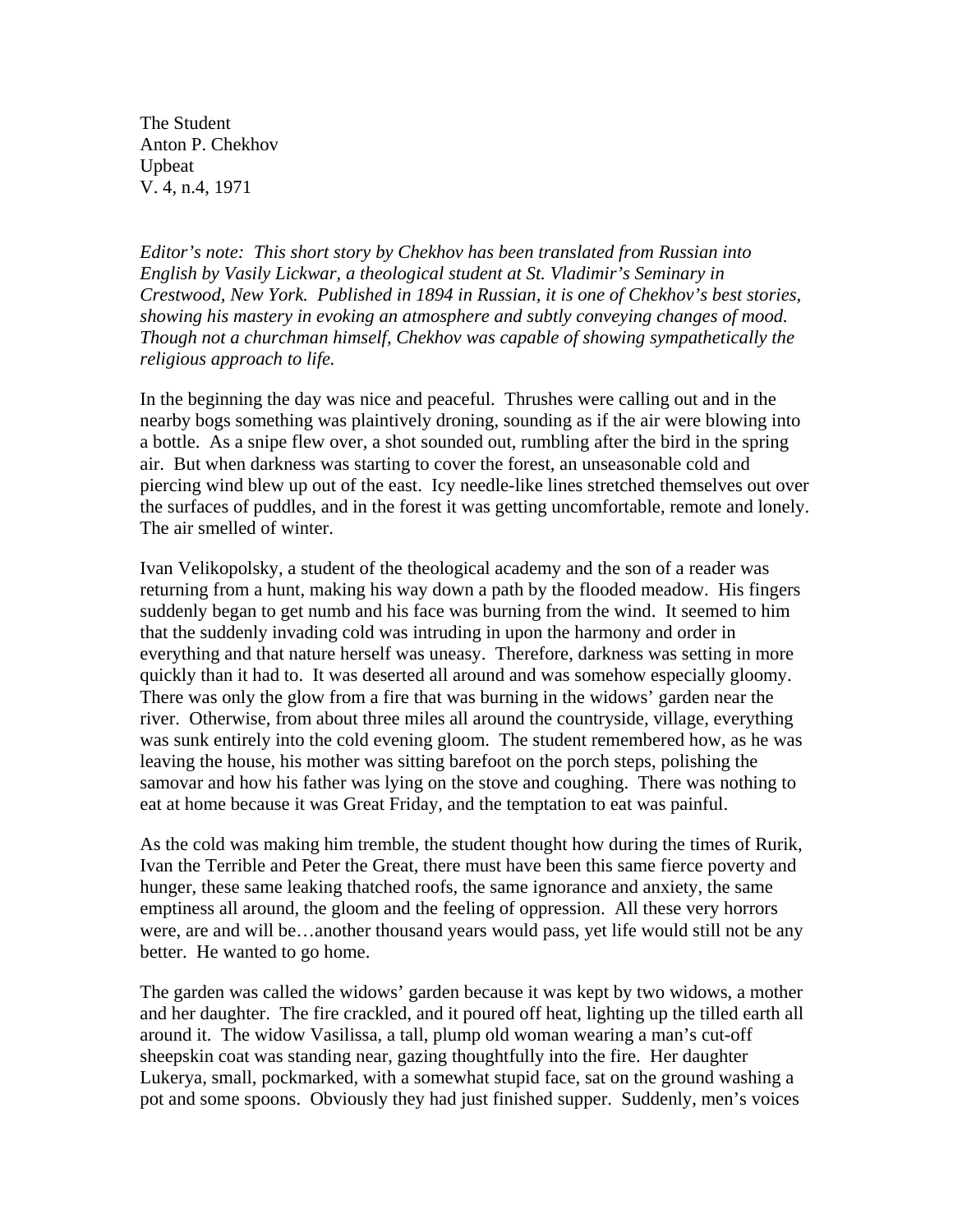could be heard; they belonged to some local workers who were watering down their horses along the river.

"Well, so winter's back again," said the student as he made his way up to the fire.

Vasilissa was startled at first, but then she recognized him and smiled invitingly.

"I didn't recognize you! God be with you!"

They talked a bit. Vasilissa was a wise old woman who had worked as a wet nurse and guardian for some landowner's children. She expressed herself delicately, and her soft, sober smile never left her face. Her daughter Laukerya, a country woman, down-trodden and abused by her husband, only motioned to the student by dropping her eyelids slightly and kept silent. Her expression was strange; it was as if she were a deaf-mute.

"And it was exactly during this same kind of cold night that the Apostle Peter was warming himself at a fire," said the student while extending his hands toward the fire. "It was cold then too. What a terrible night that must have been, an exceedingly cold, despondent and long night."

He looked around at the darkness, jerked his head and asked, "Did you go to hear the Twelve Gospels?"

"I was there," Vasilissa answered.

"Remember how during the evening supper Peter told Jesus, 'Lord, I am ready to go with you to prison and to death'? But with that the Lord said to him, 'I tell you, Peter, the cock (that's a rooster) will not crow this day, until you three times deny that you know me.' After that supper Jesus mortally pined and prayed in the garden. But Peter, so depressed and strengthless, couldn't overcome sleep no matter what he did. So, closing his heavy eyelids, he slept. Then you heard how in that same night Judas kissed Jesus and then gave Him over to tormentors. They led Him, bound, to the high priest and beat Him. But Peter, exhausted and weary from anxiety and misery…you understand, he did not have enough sleep…had a feeling that something horrible would happen on earth that night when they took Jesus, so he followed behind. Peter loved Jesus with a passion, even to the point of his own distraction, and now he watched from a distance as they were beating him."

Lukerya put aside the forks and directed an immovable gaze upon the student.

"Then came the high priest," he continued, "and they began to interrogate Jesus. At that moment the workers started a fire in the courtyard to warm themselves by because it was cold. Also standing at the fire and warming himself was Peter, just as I'm doing now. One woman who noticed Peter there said, "That one over there was with Jesus too." She was trying to say that he should also be interrogated. All the workers who were standing around the fire glared at him sternly and suspiciously. Peter became uneasy and said, 'I don't know Him!' After hesitating for a moment someone recognized him as one of Jesus' followers and said, 'Aren't you one of them?' But he denied it. A third time